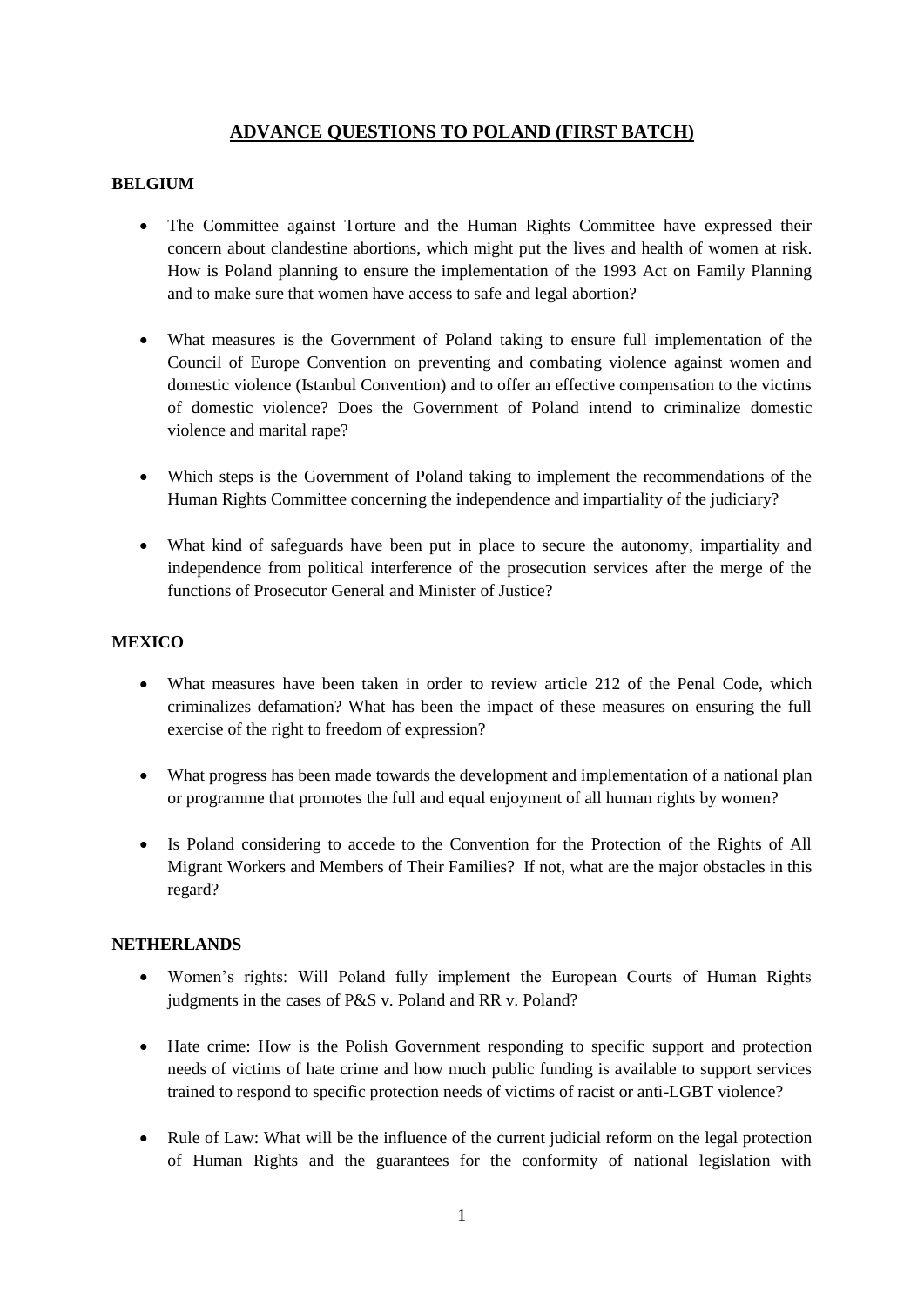international treaties and commitments, in the context of the recommendations issued to Poland by the Venice Commission in March and October 2016?

## **NORWAY**

- The European Commission on Racism and Intolerance (ECRI) has noted, based on a report by the EU Fundamental Rights Agency, that the "the situation of LGBT persons in Poland compares unfavorably with the European average». ECRI has recommended that in order to be able to remedy this situation, the Polish authorities should "conduct surveys and collect data on LGBT persons in Poland and on the discrimination and intolerance of which they are victims». How is Poland progressing in following up on this recommendation?
- The Committee of Ministers of the Council of Europe has, in the follow-up of the Al-Nashiricase of the European Court of Human Rights (28761/11), repeatedly called on Poland to ensure concrete progress in the domestic investigations following the establishment of CIAfacilities in Poland and a secret rendition program, which exposed people to torture, illtreatment and the possibility of a "flagrant denial of justice", as well as in the case of Mr Al-Nashiri, a real risk that he could be subjected to the death penalty. What concrete measures are being undertaken to ensure that the Polish officials that have been involved in enabling these human rights violations will be brought to justice?
- The European Court of Human Rights have through its case-law established that length of proceedings, both in civil and criminal cases, as well as before administrative courts have been a systemic problem in Poland. What measures have been taken by Poland to remedy this situation?
- The Council of Europe Commissioner of Human Rights, Nils Muižnieks, expressed in his report after his visit to Poland in February 2016 concern for restrictive abortion laws, and stressed the importance that the access to safe and legal abortion is fully implemented in practice. What is Poland currently doing to ensure that women, of all ages, have access to safe and legal abortions?
- Media Freedom and the Right to Expression are very pertinent and important topics in our societies. What measures is Poland taking to ensure free and independent media outlets?

## **SWEDEN**

- Could the Government of Poland please elaborate on why it has not included sexual orientation and disabilities among the listed criteria in the law on anti-discrimination in other areas than the labour market? Why has Poland not listed gender identity as a criterion for discrimination? And why has it not included gender identity, sexual orientation and disabilities among the listed criteria for hate crimes in the criminal code?
- What could the Government of Poland do more to provide women the necessary medical and professional service in order for them to exercise their legal right to termination of pregnancy, and to ensure that women have the right to decide over their own bodies?